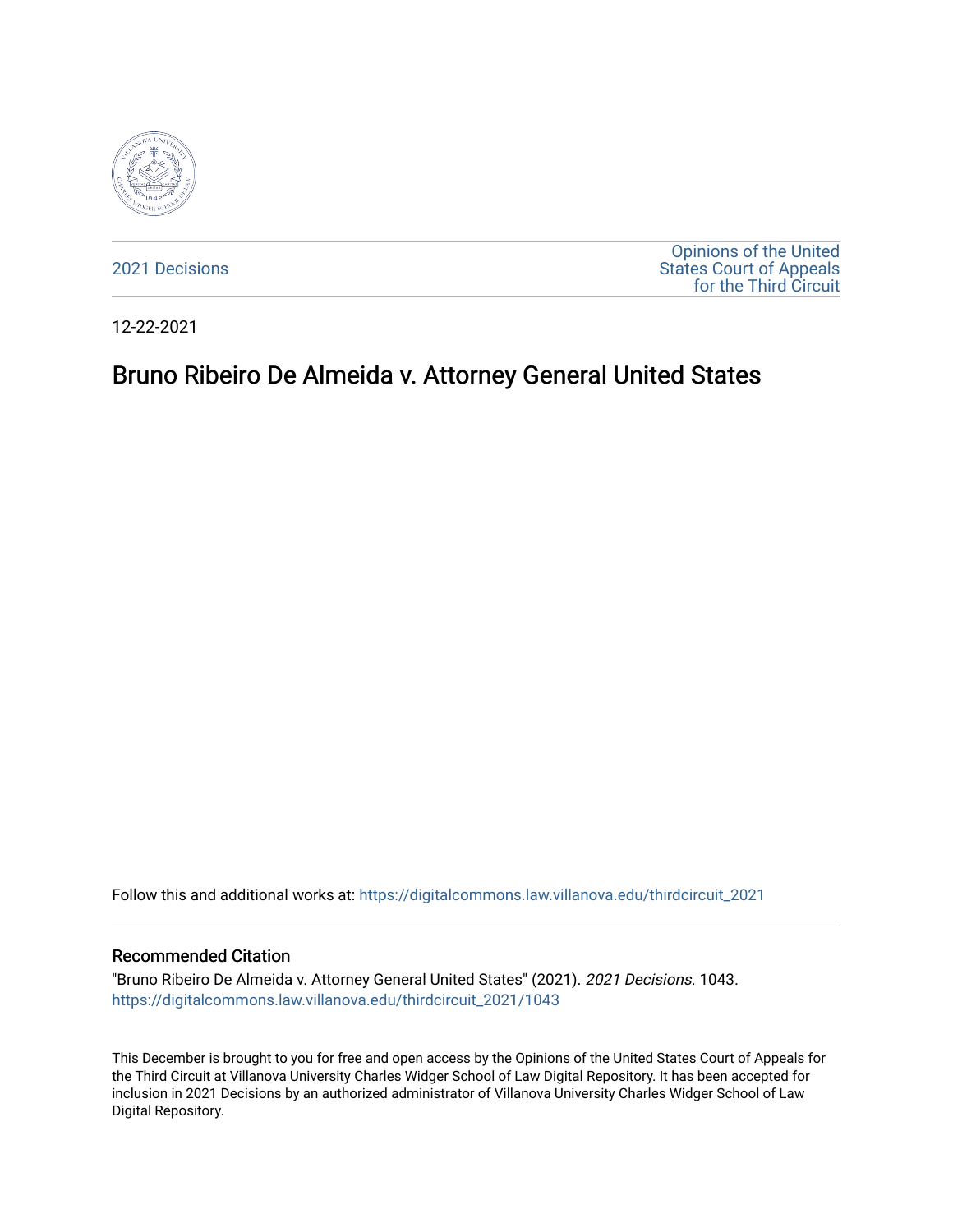## UNITED STATES COURT OF APPEALS FOR THE THIRD CIRCUIT

No. 20-3531

# BRUNO RIBEIRO DE ALMEIDA, Appellant

v.

## ATTORNEY GENERAL UNITED STATES OF AMERICA

On Petition for Review of an Order of the United States Department of Justice Executive Office for Immigration Review (Agency No. A098-721-394)

#### PETITION FOR REHEARING

BEFORE: SMITH, *Chief Judge*, and MCKEE, AMBRO, CHAGARES, JORDAN, HARDIMAN, GREENAWAY, JR., SHWARTZ, KRAUSE, RESTREPO, BIBAS, PORTER, MATEY, PHIPPS\*

The petition for rehearing filed by appellant Bruno Ribeiro De Almeida in the above-captioned matter has been submitted to the judges who participated in the decision of this Court and to all other available circuit judges of the Court in regular active service. No judge who concurred in the decision asked for rehearing, and a majority of the circuit judges of the Court in regular active service who are not disqualified did not vote for rehearing by the Court. It is now hereby **ORDERED** that the petition for rehearing is

\* Judge Smith completed his term as Chief Judge and assumed senior status on December 4, 2021. At the time the petition for rehearing was submitted to the en banc panel, Chief Judge Smith was an active judge of the Court. 3rd Cir. I.O.P. 9.5.2.